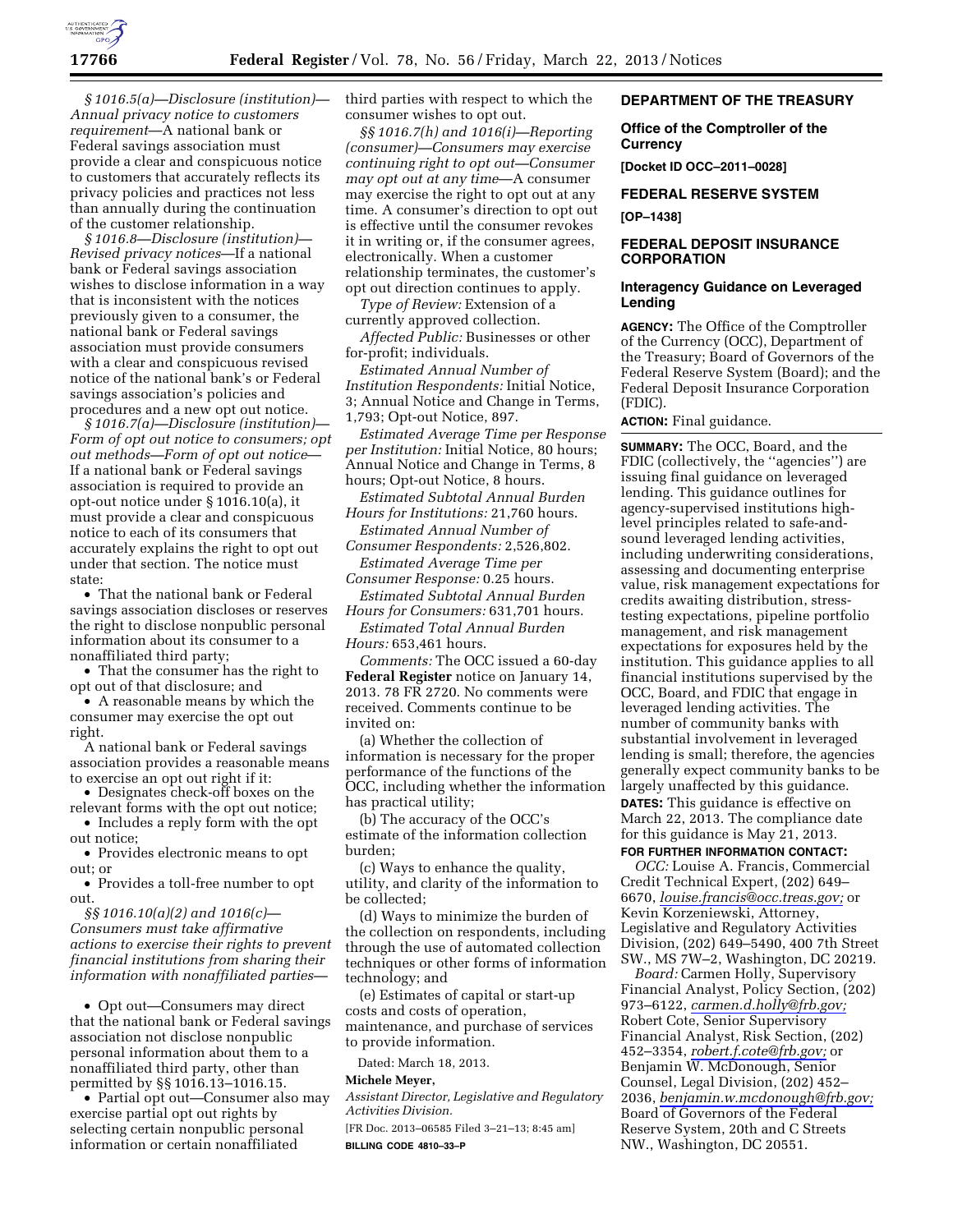*FDIC:* Thomas F. Lyons, Senior Examination Specialist, Division of Risk Management Supervision, (202) 898– 6850, *[tlyons@fdic.gov;](mailto:tlyons@fdic.gov)* or Gregory S. Feder, Counsel, Legal Division, (202) 898–8724, *[gfeder@fdic.gov;](mailto:gfeder@fdic.gov)* 550 17th Street NW., Washington, DC 20429. **SUPPLEMENTARY INFORMATION:** 

# **I. Background**

On March 30, 2012, the agencies requested public comment on the joint Proposed Guidance on Leveraged Lending (the proposed guidance) with the comment period closing on June 8, 2012.1 The agencies have reviewed the public comments, and are now issuing final guidance (final guidance) that includes certain modifications discussed in more detail in section II of this **SUPPLEMENTARY INFORMATION**.

As addressed in the final guidance, the agencies expect financial institutions to properly evaluate and monitor underwritten credit risks in leveraged loans, to understand the effect of changes in borrowers' enterprise values on credit portfolio quality, and to assess the sensitivity of future credit losses to these changes in enterprise values.2 Further, in underwriting such credits, financial institutions should ensure borrowers are able to repay credits when due, and that borrowers have sustainable capital structures, including bank borrowings and other debt, to support their continued operations through economic cycles. Financial institutions also should be able to demonstrate they understand the risks and the potential impact of stressful events and circumstances on borrowers' financial condition. Recent financial crises underscore the need for financial institutions to employ sound underwriting, to ensure the risks in leveraged lending activities are appropriately incorporated in the allowance for loan and lease losses and capital adequacy analyses, monitor the sustainability of their borrowers' capital structures, and incorporate stress-testing into their risk management of leveraged loan portfolios and distribution

pipelines. Financial institutions unprepared for such stressful events and circumstances can suffer acute threats to their financial condition and viability. This final guidance is intended to be consistent with sound industry practices and to expand on recent interagency issuances on stress-testing.3

# **II. Discussion of Public Comments Received**

The agencies received 16 comment letters on the proposed guidance. Comments were submitted by bank holding companies, commercial banks, financial trade associations, financial advisory firms, and individuals. Generally, most comments expressed support for the proposed guidance; however, several comments recommended changes to and clarification of certain provisions in the proposed guidance.

The comments highlighted the following as primary issues of concern or interest or areas that could benefit from further explanation:

• The potential effect of the proposed guidance on community and mid-sized financial institutions;

• Definition of leveraged lending;

• Proposed exclusions for "fallen" angels'' and asset-based loans, and investment grade borrowers;

• Reporting requirements of deal sponsors;

• Proposed alternatives to the delevering expectations;

• Effect of covenant-lite and paymentin-kind (PIK)-toggle loan structures;

• Methods used to determine enterprise value;

• Potential overall management information systems (MIS) burden presented by the proposed guidance; and

• Fiduciary responsibility of a financial institution for loans that it originates.

In response to these comments, the agencies have clarified and modified certain aspects of the guidance as discussed in the following section of this Supplemental Information.

# *A. Terminology*

One purpose of the final guidance is to update and replace guidance issued in April 2001, titled ''Interagency Guidance on Leveraged Financing'' (2001 guidance). The 2001 guidance covered broad risk management issues associated with leveraged finance activities. This final guidance focuses on leveraged lending activities conducted by financial institutions. Therefore, to promote clarity and consistency, the agencies have used the term ''leveraged lending'' in the final guidance in place of all references to ''leveraged finance'' that appeared in the proposed guidance. This change is intended to focus the applicability and scope of the final guidance on specific types of leveraged lending transactions; those leveraged loans originated by financial institutions.

#### *B. Scope*

Several comment letters expressed concern about the potential effect of the proposed guidance on community banks and mid-sized institutions. The comments stressed that small financial institutions also can have exposure to leveraged loans. All of the comments expressed concern that the definition of leveraged lending used in the proposed guidance would encompass a significant number of portfolio loans originated by financial institutions, particularly small and mid-sized banks, including, but not limited to, traditional asset-based lending portfolios. One comment expressed concern that the guidance could be misinterpreted to require community banks to document and bear the burden of proof as to why certain transactions are not considered leveraged lending. Another comment noted that community banks with an insignificant amount of leveraged lending should not have to follow the same risk management framework as financial institutions with significant amounts of leveraged lending, as defined in the proposed guidance. Some comments suggested that the proposed guidance should exclude financial institutions under a certain asset or capital size, or exclude transactions under a certain dollar threshold.

In response to these comments, the agencies have decided to apply the final guidance to all financial institutions that originate or participate in leveraged lending transactions. However, the agencies agree with comments that a financial institution that originates a small number of less complex leveraged loans should not be expected to have policies and procedures commensurate with those of a larger financial

<sup>1</sup>*See* 77 FR 19417 ''Proposed Guidance on Leveraged Lending'' dated March 30, 2012 at *https://[www.federalregister.gov/](http://www.federalregister.gov)articles/2012/03/ 30/2012-7620/proposed-guidance-on-leveragedlending.* 

<sup>2</sup>For purposes of this final guidance, the term ''financial institution'' or ''institution'' includes national banks, federal savings associations, and federal branches and agencies supervised by the OCC; state member banks, bank holding companies, savings and loan holding companies, and all other institutions for which the Federal Reserve is the primary federal supervisor; and state nonmember banks, foreign banks having an insured branch, state savings associations, and all other institutions for which the FDIC is the primary federal supervisor.

<sup>3</sup>*See* interagency guidance ''Supervisory Guidance on Stress-Testing for Banking Organizations With More Than \$10 Billion in Total Consolidated Assets,'' Final Supervisory Guidance, 77 FR 29458 (May 17, 2012), at *[http://www.gpo.gov/](http://www.gpo.gov/fdsys/pkg/FR-2012-05-17/html/2012-11989.htm) [fdsys/pkg/FR-2012-05-17/html/2012-11989.htm,](http://www.gpo.gov/fdsys/pkg/FR-2012-05-17/html/2012-11989.htm)*  and the joint ''Statement to Clarify Supervisory Expectations for Stress-Testing by Community Banks,'' May 14, 2012, by the OCC at *[http://](http://www.occ.gov/news-issuances/news-releases/2012/nr-ia-2012-76a.pdf) [www.occ.gov/news-issuances/news-releases/2012/](http://www.occ.gov/news-issuances/news-releases/2012/nr-ia-2012-76a.pdf)  [nr-ia-2012-76a.pdf;](http://www.occ.gov/news-issuances/news-releases/2012/nr-ia-2012-76a.pdf)* the Federal Reserve at *[www.federalreserve.gov/newsevents/press/bcreg/](http://www.federalreserve.gov/newsevents/press/bcreg/bcreg20120514b1.pdf) [bcreg20120514b1.pdf;](http://www.federalreserve.gov/newsevents/press/bcreg/bcreg20120514b1.pdf)* and the FDIC at *[http://](http://www.fdic.gov/news/news/press/2012/pr12054a.pdf) [www.fdic.gov/news/news/press/2012/pr12054a.pdf.](http://www.fdic.gov/news/news/press/2012/pr12054a.pdf)*  See also FDIC Final Rule, Annual Stress Test, 77 FR 62417 (Oct. 15, 2012) (to be codified at 12 CFR part 325, subpart C).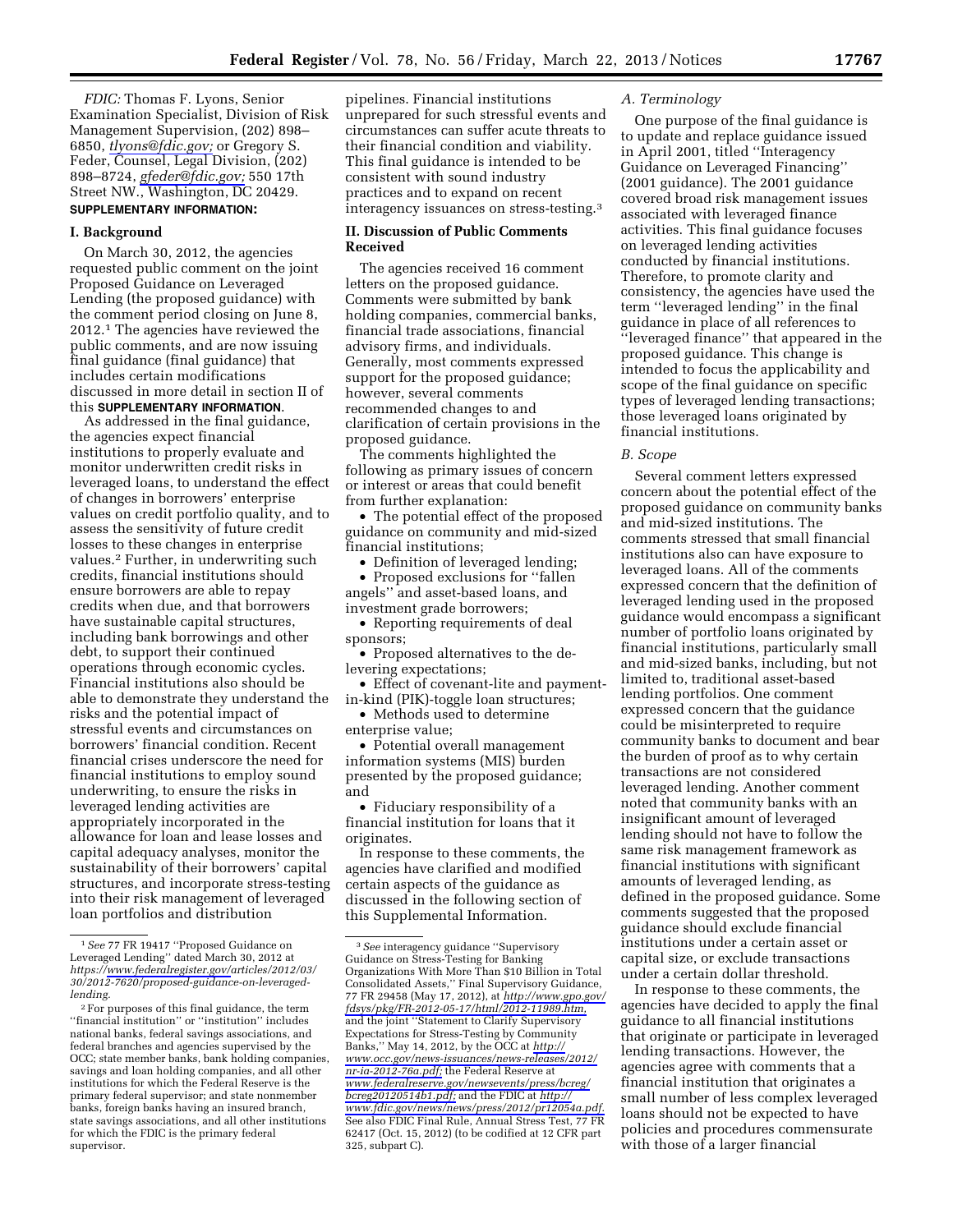institution with a more complex leveraged loan origination business. Therefore, the final guidance addresses mainly the latter type of leveraged lending. However, any financial institution that participates in rather than originates leveraged lending transactions should follow applicable supervisory guidance regarding purchased participations. To clarify the supervisory expectations for these types of loans, the agencies have incorporated the section on ''Participations Purchased'' from the 2001 guidance into the final guidance.

Although the agencies elected to adopt a definition of leveraged lending that encompasses all business lines, the agencies do not intend for this guidance to apply to small portfolio commercial and industrial loans, or traditional assetbased lending loans. The agencies have added language to the final guidance to clarify these concerns.

## *C. Definition*

The agencies received five comments regarding the proposed definition of a leveraged lending transaction. A number of comments expressed concern over a perceived ''bright line'' approach to defining leveraged loans and proposed that institutions should be able to set their own definitions based on the characteristics of their portfolios. The agencies agree that various industries have a range of acceptable leverage levels and that financial institutions should do their own analysis to define leveraged lending. The proposed guidance addressed this issue by providing common definitions of leveraged lending and directing an institution to define leveraged lending in its internal policies. The proposed guidance also indicated that numerous definitions of leveraged lending exist throughout the financial services industry. However, the proposed guidance stated that institutions' policies should include criteria to define leveraged lending in a manner sufficiently detailed to ensure consistent application across all business lines and that are appropriate to the institution. Therefore, the agencies believe the definition of leveraged lending described in the proposed guidance was appropriate, and have retained that definition in the final guidance.

In addition, the agencies received comments on using earnings before interest, taxes, depreciation, and amortization (EBITDA) as a measure to define leverage. Some comments expressed concern that small banks focus on the balance sheet measure of leverage (total debt to tangible net worth) rather than the cash flow

measure of leverage presented in the proposed guidance definition. Other comments viewed the ratio as a ''bright line'' and suggested that financial institutions should develop their own definition and leverage measure based on an institution's business lines. The agencies agree that each financial institution should establish its metrics for defining leveraged loans and include those indicators in its credit policies. However, the EBITDA-based leverage measure presented in the proposed guidance represented the supervisory measure that may be used as an important factor to be considered in defining leveraged loans based on each institution's credit products and characteristics. The agencies believe that having a consistent definition for supervisory purposes will help to ensure a consistent application of the guidance. Accordingly, the agencies are retaining this definition from the proposed guidance in the final guidance.

#### *D. Information and Reporting*

The agencies received a number of comments about the discussion in portions of the proposed guidance on management information systems (MIS) that financial institutions should implement. Comments stated it would be burdensome for small financial institutions to implement the same reporting mechanisms as large financial institutions. Another comment suggested that smaller as well as midsized institutions should discuss the risks with their regulators to implement appropriate procedures.

To clarify supervisory expectations for MIS requirements, the final guidance notes that information and reporting should be tailored to the size and scope of each financial institution's leveraged lending activities. The agencies would expect a global, complex financial institution with significant origination volumes or exposures to leveraged lending to have more complex MIS than a community bank with only a few exposures. Moreover, the final guidance notes that each institution should consider appropriate, cost-effective measures for monitoring leveraged lending given the size and scope of that institution's leveraged lending activities.

# *E. Additional Comments*

One comment requested that the definition of leveraged lending be modified so as not to include ''fallen angels.'' These are loans that do not meet the definition of leverage loans at origination, but migrate into the definition at a later date due to changes in the borrower's financial condition. The comment suggested that the inclusion of these loans in the definition would skew reporting and tracking of the portfolio, duplicate monitoring activities, and increase costs without any benefit to financial institutions or to the regulators. The agencies agree that ''fallen angels'' should not be included as leveraged lending transactions, but should be captured within the financial institution's broader risk management framework. Therefore, the agencies have stated in the final guidance that a loan should be designated as leveraged only at the time of origination, modification, extension, or refinance.

One comment suggested that the sponsor evaluation standards in the proposed guidance are administratively burdensome and that financial assessments of deal sponsors by lenders should be limited to those sponsors that provide a financial guaranty. The agencies agree that the ability to obtain financial reports on sponsors may be limited in the absence of a formal guaranty. Accordingly, the final guidance removes the statement that an institution generally should develop guidelines for evaluating deal sponsors and instead focuses on deal sponsors that are relied on as a secondary source of repayment. In those instances, the final guidance notes that a financial institution should document the sponsor's willingness and ability to support the credit.

Some comments also suggested exclusions for both asset-based loans and ''investment-grade'' borrowers. As stated previously, the agencies acknowledge that traditional asset-based lending is a distinct product line and is not included in the definition of a leveraged loan unless the loan is part of the entire debt structure of a leveraged obligor; therefore, the agencies have clarified this point in the final guidance. In terms of a borrower's creditworthiness, the agencies do not believe it would be appropriate to exclude high-quality borrowers from the guidance. Prudent portfolio management of leveraged loans, which is a goal of this guidance, covers all loans, including those made to the most creditworthy borrowers. Importantly, the agencies strongly support the efforts of financial institutions to make loans available to creditworthy borrowers, particularly in small and mid-sized institutions that extend prudent commercial and industrial loans. All loans and borrowers except those excluded in the final guidance will be subject to the definitions as outlined in the guidance.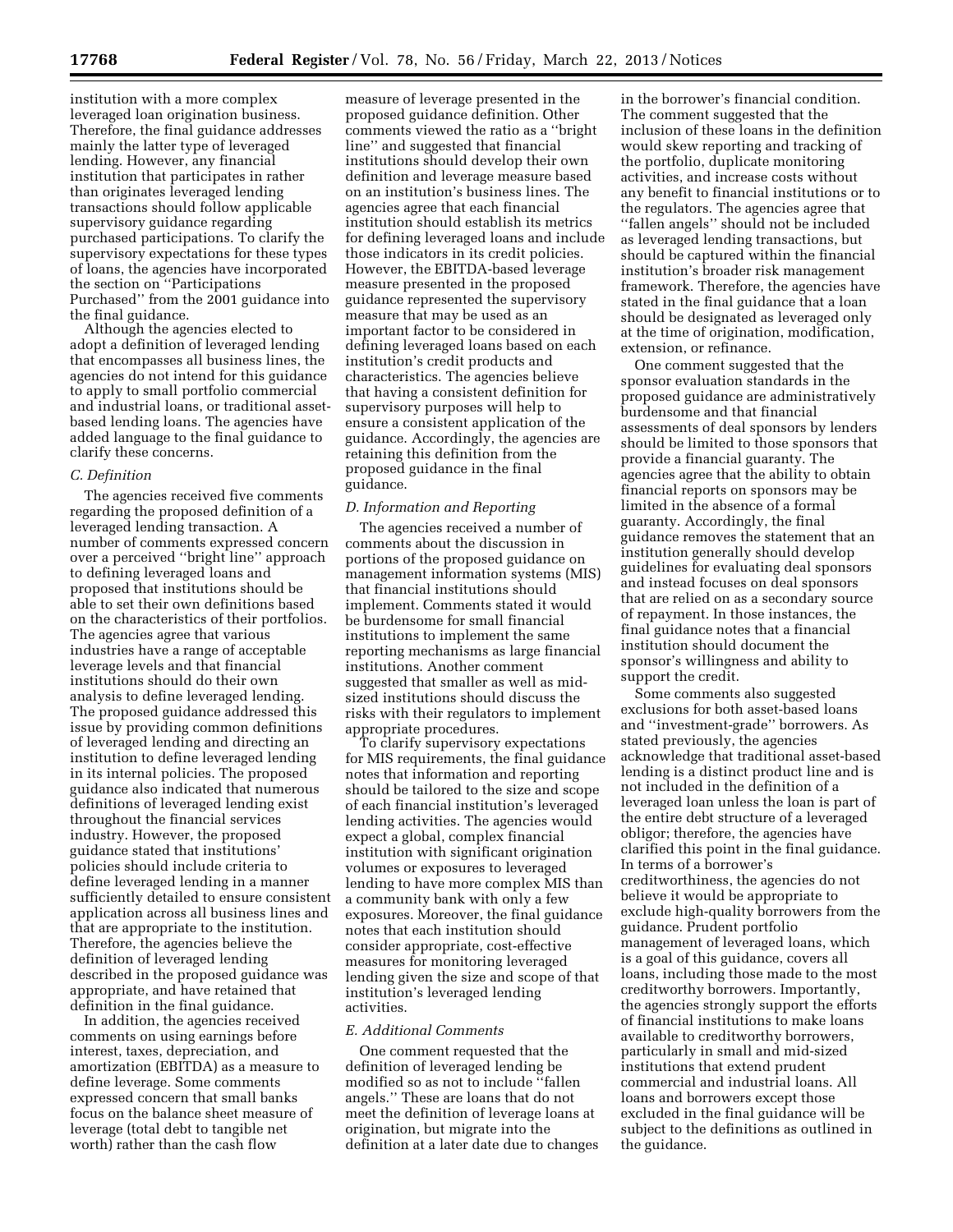The agencies also received comments concerning the ability of borrowers to repay 50 percent of the total debt exposure over a five-to-seven year period. Some comments viewed this measure as a restrictive ''bright line'' while others proposed alternatives.

The measure in the proposed guidance was meant as a general guide to reflect that institutions should establish, in their policies, expectations and measures for reducing leverage over a reasonable period of time. The final guidance retains the expectation of reasonable de-levering, and the agencies have revised the *Underwriting Standards* section of the final guidance to state that institutions should consider reasonable de-levering abilities of borrowers, such as whether base case cash flow projections show the ability to fully amortize senior secured debt or repay a significant portion of total debt over the medium term. In addition, the agencies have revised the *Risk Rating Leveraged Loans* section of the final guidance to include the measure as an example, stating that in the context of risk rating of leveraged loans, supervisors commonly assume that the ability to fully amortize senior secured debt or the ability to repay at least 50 percent of total debt over a five-to-seven year period provides evidence of adequate repayment capacity.

One comment referred to covenantlite and PIK-toggle loan structures, and recommended that the agencies impose tighter controls around loans with such features. The agencies believe these types of structures may have a place in the overall leveraged lending product set; however, the agencies recognize the additional risk in these structures. Accordingly, although the final guidance does not have a different treatment for such arrangements, the agencies will closely review such loans as part of the overall credit evaluation of an institution.

One comment suggested that the agencies impose more conservative guidelines for determining enterprise value. The comment recommended that the agencies require financial institutions to use business appraisers and to follow Internal Revenue Service (IRS) appraisal guidelines when the institution is estimating the enterprise value of a firm. The intent of the agencies is not to impose real property appraisal and valuation standards to enterprise valuation methods or to require a formal business appraisal for all loans relying on enterprise value as a source of repayment. The goal of the final guidance is to clarify those methods considered credible for determining enterprise value based on

common practices in the industry. These methods, if conducted properly, produce reliable results. Accordingly, the final guidance does not require that an evaluation be conducted by a business appraiser in determining enterprise value. The agencies' expectation is that a financial institution's internal policies should address the source and method of any enterprise value estimate.

The agencies received four comments regarding the burden imposed by the proposed guidance, stating that implementation will add to the high costs that financial institutions already face. One comment noted there was no cost benefit analysis provided with the proposed guidance. To address these concerns, the final guidance emphasizes that an institution needs to have sound risk management policies and procedures commensurate with its origination activity in and exposures to leveraged lending. Moreover, the final guidance notes that a financial institution's risk management framework for leveraged lending should be consistent with the institution's risk appetite, and complexity of exposures. The agencies believe the implementation of any additional systems or processes needed to promote safe-and-sound leveraged lending should be considered a component of an institution's overall credit risk management program.

One comment noted that financial institutions in a credit transaction do not have fiduciary responsibilities to loan participants when underwriting and syndicating leveraged loans. The agencies agree and have not included a reference to fiduciary responsibility in the final guidance.

### **III. Administrative Law Matters**

## *A. Paperwork Reduction Act Analysis*

In accordance with the Paperwork Reduction Act (PRA) of 1995 (44 U.S.C. 3506; 5 CFR part 1320, Appendix A.1), the agencies reviewed the final guidance. The agencies may not conduct or sponsor, and an organization is not required to respond to, an information collection unless the information collection displays a currently valid Office of Management and Budget (OMB) control number. The OCC and FDIC have submitted this collection to OMB for review and approval under 44 U.S.C. 3506 and 5 CFR part 320. The Board reviewed the final guidance under the authority delegated to it by OMB. While this final guidance is not being adopted as a rule, the agencies have determined that certain aspects of the guidance constitute collections of

information under the PRA. These aspects are the provisions that state that a financial institution should have (i) Underwriting policies for leveraged lending, including stress-testing procedures for leveraged credits; (ii) risk management policies, including stresstesting procedures for pipeline exposures; and, (iii) policies and procedures for incorporating the results of leveraged credit and pipeline stress tests into the firm's overall stress-testing framework. The frequency of information collection is estimated to be annual.

Respondents are financial institutions with leveraged lending activities as defined in the guidance.

*Report Title:* Guidance on Leveraged Lending.

*Frequency of Response:* Annual. *Affected Public:* Financial institutions with leveraged lending.

*OCC:* 

*OMB Control Number:* To be assigned by OMB.

*Estimated number of respondents:* 25. *Estimated average time per* 

*respondent:* 1,350.4 hours to build;

1,705.6 hours for ongoing use.

*Estimated total annual burden:* 33,760 hours to build; 42,640 hours for ongoing use.

*Board:* 

*Agency information collection number:* FR 4203.

*OMB Control Number:* To be assigned by OMB.

*Estimated number of respondents:* 41. *Estimated average time per* 

*respondent:* 1,064.4 hours to build;

754.4 hours for ongoing use.

*Estimated total annual burden:* 43,640 hours to build; 30,930 hours for ongoing use.

*FDIC:* 

*OMB Control Number:* To be assigned by OMB.

*Estimated number of respondents:* 9. *Estimated average time per* 

*respondent:* 986.7 hours to build; 529.3 hours for ongoing use.

*Estimated total annual burden:* 8,880 hours to build; 4,764 hours for ongoing use.

The estimated time per respondent is an average that varies by agency because of differences in the composition of the financial institutions under each agency's supervision (for example, size distribution of institutions) and volume of leveraged lending activities.

The agencies received two comments in response to the information collection requirements under the PRA. Both comments mentioned how substantially burdensome the guidance will be to implement. The agencies recognize that the amount of time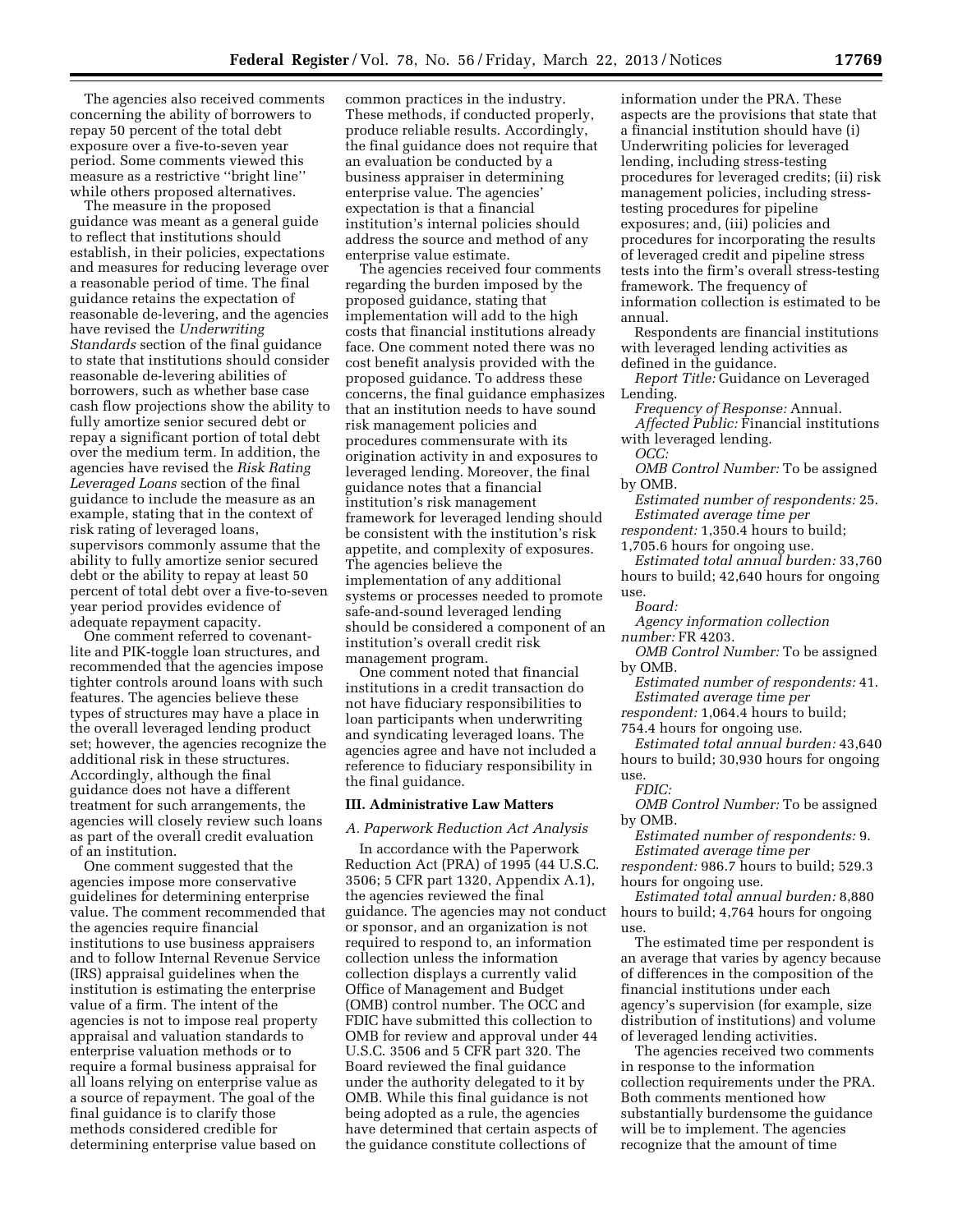required of any institution to comply with the guidance may be higher or lower than the estimates, but believe that the numbers stated are reasonable averages.

One comment also noted the absence of a cost-benefit analysis and questioned whether the additional information systems required undermines the utility of the information collection. In response to the general comments about burden, the agencies have made various modifications to the proposed guidance, including clarifying the application of the guidance to community banks and other smaller institutions that are involved in leveraged lending. In the **SUPPLEMENTARY INFORMATION** section, the agencies also highlighted their expectations that MIS and other reporting activities would be tailored to the size and the scope of an institution's leveraged lending activities. In addition, the implementation of any new systems would be part of an institution's overall credit risk management program. These comments are discussed in more detail in the general comment summary in Section II of the **SUPPLEMENTARY INFORMATION.** 

Comments continue to be invited on: (a) Whether the collection of

information is necessary for the proper performance of the Federal banking agencies' functions, including whether the information has practical utility;

(b) The accuracy of the estimates of the burden of the information collection, including the validity of the methodology and assumptions used;

(c) Ways to enhance the quality, utility, and clarity of the information to be collected;

(d) Ways to minimize the burden of the information collection on respondents, including through the use of automated collection techniques or other forms of information technology; and

(e) Estimates of capital or start-up costs and costs of operation, maintenance, and purchase of services to provide information.

Comments on these questions should be directed to:

OCC: Because paper mail in the Washington, DC area and at the OCC is subject to delay, commenters are encouraged to submit comments by email if possible. Comments may be sent to: Legislative and Regulatory Activities Division, Office of the Comptroller of the Currency, Attention: 1557–NEW, 400 7th Street SW., Suite 3E–218, Mail Stop 9W–11, Washington, DC 20219. In addition, comments may be sent by fax to (571) 465–4326 or by electronic mail to

*[regs.comments@occ.treas.gov.](mailto:regs.comments@occ.treas.gov)* You may

personally inspect and photocopy comments at the OCC, 400 7th Street SW., Washington, DC 20219. For security reasons, the OCC requires that visitors make an appointment to inspect comments. You may do so by calling (202) 649–6700. Upon arrival, visitors will be required to present valid government-issued photo identification and to submit to security screening in order to inspect and photocopy comments.

All comments received, including attachments and other supporting materials, are part of the public record and subject to public disclosure. Do not enclose any information in your comment or supporting materials that you consider confidential or inappropriate for public disclosure.

Additionally, please send a copy of your comments by mail to: OCC Desk Officer, 1557–NEW, U.S. Office of Management and Budget, 725 17th Street NW., #10235, Washington, DC 20503, or by email to: *[oira](mailto:oirasubmission@omb.eop.gov) [submission@omb.eop.gov.](mailto:oirasubmission@omb.eop.gov)* 

FDIC: Interested parties are invited to submit written comments. All comments should refer to the name of the collection, ''Guidance on Leveraged Lending.'' Comments may be submitted by any of the following methods:

• *[http://www.FDIC.gov/regulations/](http://www.FDIC.gov/regulations/laws/federal/propose.html) [laws/federal/propose.html.](http://www.FDIC.gov/regulations/laws/federal/propose.html)* 

• *Email: [comments@fdic.gov.](mailto:comments@fdic.gov)* 

• *Mail:* Gary Kuiper (202) 898–3877, Federal Deposit Insurance Corporation, 550 17th Street NW., NYA–5046, Washington, DC 20429.

• *Hand Delivery:* Comments may be hand-delivered to the guard station at the rear of the 550 17th Street Building (located on F Street), on business days between 7 a.m. and 5 p.m.

As the final guidance discusses the importance of stress-testing as part of an institution's risk management practices for leveraged lending activity, the agencies note that they expect to review an institution's policies and procedures for stress-testing as part of their supervisory processes. To the extent they collect information during an examination about a financial institution's stress-testing results, confidential treatment may be afforded to the records under exemption 8 of the Freedom of Information Act (FOIA), 5 U.S.C. 552(b)(8).

### *B. Regulatory Flexibility Act Analysis*

The final guidance is not a rulemaking action. Thus, the Regulatory Flexibility Act (5 U.S.C. 603(b)) does not apply to the guidance. However, the agencies have considered the potential impact of the guidance on small banking organizations. For the reasons discussed

in sections I and II of this Supplementary Information, the agencies are issuing the guidance to emphasize the importance of properly underwriting leveraged lending transactions and incorporating those exposures into stress and capital tests for institutions with significant exposures to these credits.

The agencies received comments about the potential burden of this guidance on small banking organizations. The final guidance is intended for banking organizations supervised by the agencies with substantial exposures to leveraged lending activities, including national banks, federal savings associations, state nonmember banks, state member banks, bank holding companies, and U.S. branches and agencies of foreign banking organizations. Given the average dollar size of leveraged lending transactions, most of which exceed \$50 million, and the agencies' observations that leveraged loans tend to be held primarily by very large or global financial institutions, the vast majority of smaller institutions should not be affected by this guidance as they have limited exposure to leveraged credits.

Interagency Guidance on Leveraged Lending

The text of the guidance is as follows:

# *Purpose*

The Office of the Comptroller of the Currency (OCC), Board of Governors of the Federal Reserve System (Board), and Federal Deposit Insurance Corporation (FDIC) (collectively the ''agencies'') are issuing this leveraged lending guidance to update and replace the April 2001 Interagency guidance  $\frac{1}{1}$  regarding sound practices for leveraged finance activities (2001 guidance).2 The 2001 guidance addressed expectations for the content of credit policies, the need for welldefined underwriting standards, the importance of defining an institution's risk appetite for leveraged transactions,

2For the purpose of this guidance, references to leveraged finance, or leveraged transactions encompass the entire debt structure of a leveraged obligor (including loans and letters of credit, mezzanine tranches, senior and subordinated bonds) held by both bank and non-bank investors. References to leveraged lending and leveraged loan transactions and credit agreements refer to all debt with the exception of bond and high-yield debt held by both bank and non-bank investors.

<sup>1</sup>OCC Bulletin 2001–18; *[http://www.occ.gov/](http://www.occ.gov/news-issuances/bulletins/2001/bulletin-2001-18.html) [news-issuances/bulletins/2001/bulletin-2001–](http://www.occ.gov/news-issuances/bulletins/2001/bulletin-2001-18.html)  [18.html;](http://www.occ.gov/news-issuances/bulletins/2001/bulletin-2001-18.html)* Board SR Letter 01–9, ''Interagency Guidance on Leveraged Financing'' April 9, 2001; *[http://www.federalreserve.gov/boarddocs/srletters/](http://www.federalreserve.gov/boarddocs/srletters/2001/sr0109.html)  [2001/sr0109.html;](http://www.federalreserve.gov/boarddocs/srletters/2001/sr0109.html)* and, FDIC Press Release PR–28– 2001; *[http://www.fdic.gov/news/news/press/2001/](http://www.fdic.gov/news/news/press/2001/pr2801.html)  [pr2801.html.](http://www.fdic.gov/news/news/press/2001/pr2801.html)*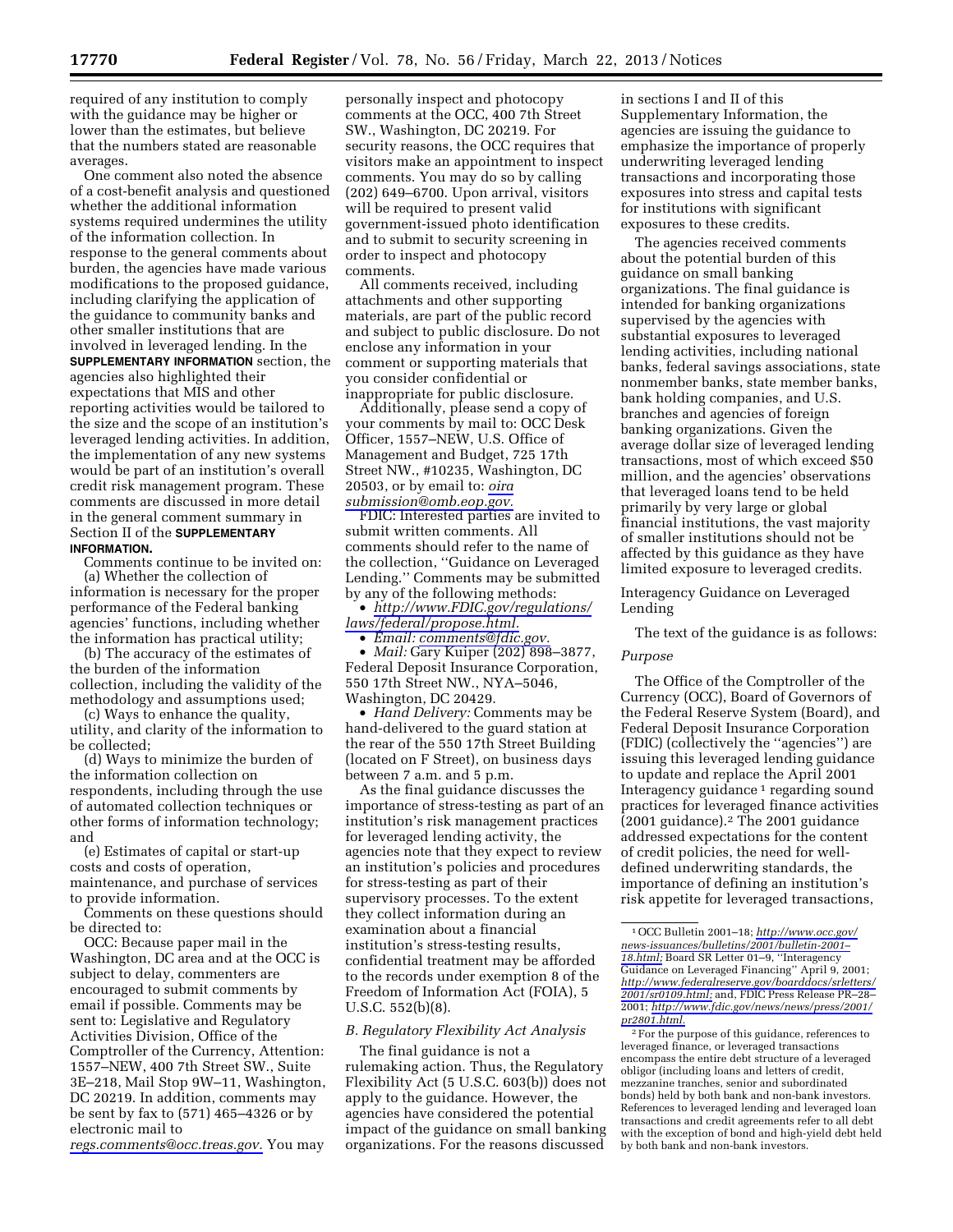and the importance of stress-testing exposures and portfolios.

Leveraged lending is an important type of financing for national and global economies, and the U.S. financial industry plays an integral role in making credit available and syndicating that credit to investors. In particular, financial institutions should ensure they do not unnecessarily heighten risks by originating poorly underwritten loans.3 For example, a poorly underwritten leveraged loan that is pooled with other loans or is participated with other institutions may generate risks for the financial system. This guidance is designed to assist financial institutions in providing leveraged lending to creditworthy borrowers in a safe-andsound manner.

Since the issuance of the 2001 guidance, the agencies have observed periods of tremendous growth in the volume of leveraged credit and in the participation of unregulated investors. Additionally, debt agreements have frequently included features that provided relatively limited lender protection including, but not limited to, the absence of meaningful maintenance covenants in loan agreements or the inclusion of payment-in-kind (PIK) toggle features in junior capital instruments, which lessened lenders' recourse in the event of a borrower's subpar performance. The capital structures and repayment prospects for some transactions, whether originated to hold or to distribute, have at times been aggressive. Moreover, management information systems (MIS) at some institutions have proven less than satisfactory in accurately aggregating exposures on a timely basis, with many institutions holding large pipelines of higher-risk commitments at a time when buyer demand for risky assets diminished significantly.

This guidance updates and replaces the 2001 guidance in light of the developments and experience gained since the time that guidance was issued. This guidance describes expectations for the sound risk management of leveraged lending activities, including the importance for institutions to develop and maintain:

• Transactions structured to reflect a sound business premise, an appropriate capital structure, and reasonable cash flow and balance sheet leverage. Combined with supportable performance projections, these elements of a safe-and-sound loan structure should clearly support a borrower's capacity to repay and to de-lever to a sustainable level over a reasonable period, whether underwritten to hold or distribute;

• A definition of leveraged lending that facilitates consistent application across all business lines;

• Well-defined underwriting standards that, among other things, define acceptable leverage levels and describe amortization expectations for senior and subordinate debt;

• A credit limit and concentration framework consistent with the institution's risk appetite;

• Sound MIS that enable management to identify, aggregate, and monitor leveraged exposures and comply with policy across all business lines;

• Strong pipeline management policies and procedures that, among other things, provide for real-time information on exposures and limits, and exceptions to the timing of expected distributions and approved hold levels; and,

• Guidelines for conducting periodic portfolio and pipeline stress tests to quantify the potential impact of economic and market conditions on the institution's asset quality, earnings, liquidity, and capital.

# *Applicability*

This guidance updates and replaces the existing 2001 guidance and forms the basis of the agencies' supervisory focus and review of supervised financial institutions, including any subsidiaries or affiliates. Implementation of this guidance should be consistent with the size and risk profile of an institution's leveraged activities relative to its assets, earnings, liquidity, and capital. Institutions that originate or sponsor leveraged transactions should consider all aspects and sections of the guidance.

In contrast, the vast majority of community banks should not be affected by this guidance as they have limited involvement in leveraged lending. Community and smaller institutions that are involved in leveraged lending activities should discuss with their primary regulator the implementation of cost-effective controls appropriate for the complexity of their exposures and activities.4

## *Risk Management Framework*

Given the high risk profile of leveraged transactions, financial institutions engaged in leveraged lending should adopt a risk management framework that has an intensive and frequent review and monitoring process. The framework should have as its foundation written risk objectives, risk acceptance criteria, and risk controls. A lack of robust risk management processes and controls at a financial institution with significant leveraged lending activities could contribute to supervisory findings that the financial institution is engaged in unsafe-and-unsound banking practices. This guidance outlines the agencies' minimum expectations on the following topics:

- Definition of Leveraged Lending
- General Policy Expectations
- Participations Purchased
- Underwriting Standards
- Valuation Standards
- Pipeline Management
- Reporting and Analytics
- Risk Rating Leveraged Loans
- Credit Analysis
- Problem Credit Management
- Deal Sponsors
- Credit Review
- Stress-Testing
- Conflicts of Interest
- Reputational Risk
- Compliance

# *Definition of Leveraged Lending*

The policies of financial institutions should include criteria to define leveraged lending that are appropriate to the institution.5 For example, numerous definitions of leveraged lending exist throughout the financial services industry and commonly contain some combination of the following:

• Proceeds used for buyouts, acquisitions, or capital distributions.

• Transactions where the borrower's Total Debt divided by EBITDA (earnings before interest, taxes, depreciation, and amortization) or Senior Debt divided by EBITDA exceed 4.0X EBITDA or 3.0X EBITDA, respectively, or other defined

<sup>3</sup>For purposes of this guidance, the term ''financial institution'' or ''institution'' includes national banks, federal savings associations, and federal branches and agencies supervised by the OCC; state member banks, bank holding companies, savings and loan holding companies, and all other institutions for which the Federal Reserve is the primary federal supervisor; and state nonmember banks, foreign banks having an insured branch, state savings associations, and all other institutions for which the FDIC is the primary federal supervisor.

<sup>4</sup>The agencies do not intend that a financial institution that originates a small number of less

complex, leveraged loans should have policies and procedures commensurate with a larger, more complex leveraged loan origination business. However, any financial institution that participates in leveraged lending transactions should follow applicable supervisory guidance provided in the ''Participations Purchased'' section of this document.

<sup>5</sup>This guidance is not meant to include assetbased loans unless such loans are part of the entire debt structure of a leveraged obligor. Asset-based lending is a distinct segment of the loan market that is tightly controlled or fully monitored, secured by specific assets, and usually governed by a borrowing formula (or ''borrowing base'').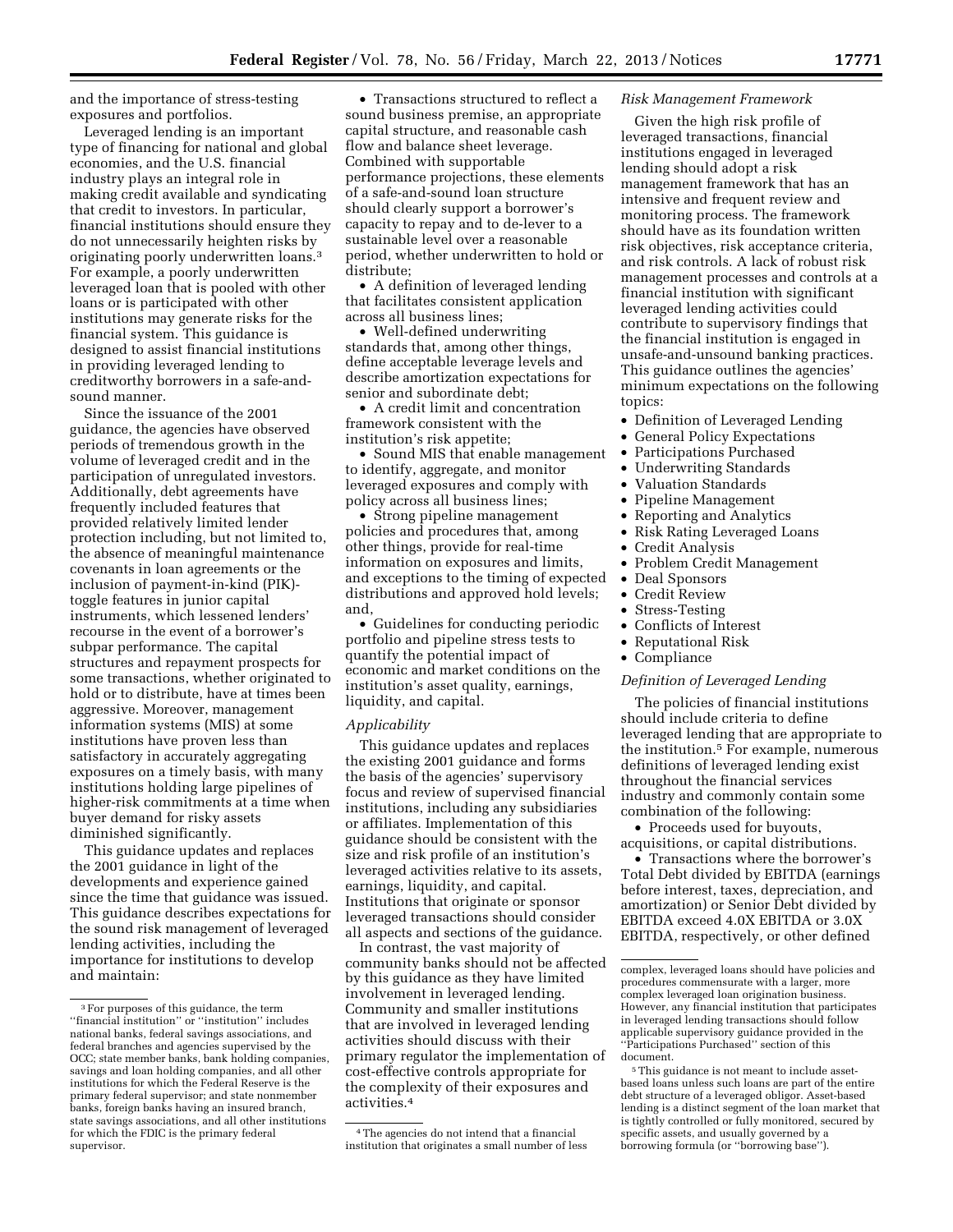levels appropriate to the industry or sector.<sup>6</sup>

• A borrower recognized in the debt markets as a highly leveraged firm, which is characterized by a high debtto-net-worth ratio.

• Transactions when the borrower's post-financing leverage, as measured by its leverage ratios (for example, debt-toassets, debt-to-net-worth, debt-to-cash flow, or other similar standards common to particular industries or sectors), significantly exceeds industry norms or historical levels.7

A financial institution engaging in leveraged lending should define it within the institution's policies and procedures in a manner sufficiently detailed to ensure consistent application across all business lines. A financial institution's definition should describe clearly the purposes and financial characteristics common to these transactions, and should cover risk to the institution from both direct exposure and indirect exposure via limited recourse financing secured by leveraged loans, or financing extended to financial intermediaries (such as conduits and special purpose entities (SPEs)) that hold leveraged loans.

## *General Policy Expectations*

A financial institution's credit policies and procedures for leveraged lending should address the following:

• Identification of the financial institution's risk appetite including clearly defined amounts of leveraged lending that the institution is willing to underwrite (for example, pipeline limits) and is willing to retain (for example, transaction and aggregate hold levels). The institution's designated risk appetite should be supported by an analysis of the potential effect on earnings, capital, liquidity, and other risks that result from these positions, and should be approved by its board of directors;

• A limit framework that includes limits or guidelines for single obligors and transactions, aggregate hold portfolio, aggregate pipeline exposure, and industry and geographic concentrations. The limit framework should identify the related management approval authorities and exception tracking provisions. In addition to

notional pipeline limits, the agencies expect that financial institutions with significant leveraged transactions will implement underwriting limit frameworks that assess stress losses, flex terms, economic capital usage, and earnings at risk or that otherwise provide a more nuanced view of potential risk; 8

• Procedures for ensuring the risks of leveraged lending activities are appropriately reflected in an institution's allowance for loan and lease losses (ALLL) and capital adequacy analyses;

• Credit and underwriting approval authorities, including the procedures for approving and documenting changes to approved transaction structures and terms;

• Guidelines for appropriate oversight by senior management, including adequate and timely reporting to the board of directors;

• Expected risk-adjusted returns for leveraged transactions;

• Minimum underwriting standards (see ''Underwriting Standards'' section below); and,

• Effective underwriting practices for primary loan origination and secondary loan acquisition.

# *Participations Purchased*

Financial institutions purchasing participations and assignments in leveraged lending transactions should make a thorough, independent evaluation of the transaction and the risks involved before committing any funds.9 They should apply the same standards of prudence, credit assessment and approval criteria, and in-house limits that would be employed if the purchasing organization were originating the loan. At a minimum, policies should include requirements for:

• Obtaining and independently analyzing full credit information both before the participation is purchased and on a timely basis thereafter;

• Obtaining from the lead lender copies of all executed and proposed loan documents, legal opinions, title insurance policies, Uniform Commercial Code (UCC) searches, and other relevant documents;

• Carefully monitoring the borrower's performance throughout the life of the loan; and,

• Establishing appropriate risk management guidelines as described in this document.

### *Underwriting Standards*

A financial institution's underwriting standards should be clear, written and measurable, and should accurately reflect the institution's risk appetite for leveraged lending transactions. A financial institution should have clear underwriting limits regarding leveraged transactions, including the size that the institution will arrange both individually and in the aggregate for distribution. The originating institution should be mindful of reputational risks associated with poorly underwritten transactions, as these risks may find their way into a wide variety of investment instruments and exacerbate systemic risks within the general economy. At a minimum, an institution's underwriting standards should consider the following:

• Whether the business premise for each transaction is sound and the borrower's capital structure is sustainable regardless of whether the transaction is underwritten for the institution's own portfolio or with the intent to distribute. The entirety of a borrower's capital structure should reflect the application of sound financial analysis and underwriting principles;

• A borrower's capacity to repay and ability to de-lever to a sustainable level over a reasonable period. As a general guide, institutions also should consider whether base case cash flow projections show the ability to fully amortize senior secured debt or repay a significant portion of total debt over the medium term.10 Also, projections should include one or more realistic downside scenarios that reflect key risks identified in the transaction;

• Expectations for the depth and breadth of due diligence on leveraged transactions. This should include

<sup>6</sup>Cash should not be netted against debt for purposes of this calculation.

<sup>7</sup>The designation of a financing as ''leveraged lending'' is typically made at loan origination, modification, extension, or refinancing. ''Fallen angels'' or borrowers that have exhibited a significant deterioration in financial performance after loan inception and subsequently become highly leveraged would not be included within the scope of this guidance, unless the credit is modified, extended, or refinanced.

<sup>8</sup>Flex terms allow the arranger to change interest rate spreads during the syndication process to adjust pricing to current liquidity levels.

<sup>9</sup>Refer to other joint agency guidance regarding purchased participations: OCC Loan Portfolio Management Handbook, *[http://www.occ.gov/](http://www.occ.gov/publications/publications-by-type/comptrollers-handbook/lpm.pdf) [publications/publications-by-type/comptrollers](http://www.occ.gov/publications/publications-by-type/comptrollers-handbook/lpm.pdf)[handbook/lpm.pdf,](http://www.occ.gov/publications/publications-by-type/comptrollers-handbook/lpm.pdf)* Loan Participations, Board ''*Commercial Bank Examination Manual,'' [http://](http://www.federalreserve.gov/boarddocs/supmanual/cbem/cbem.pdf)  [www.federalreserve.gov/boarddocs/supmanual/](http://www.federalreserve.gov/boarddocs/supmanual/cbem/cbem.pdf) [cbem/cbem.pdf,](http://www.federalreserve.gov/boarddocs/supmanual/cbem/cbem.pdf)* section 2045.1, Loan Participations, the Agreements and Participants; and FDIC Risk Management Manual of Examination Policies, section 3.2 (Loans), *[http://www.fdic.gov/](http://www.fdic.gov/regulations/safety/manual/section3-2.html#otherCredit)  [regulations/safety/manual/section3-](http://www.fdic.gov/regulations/safety/manual/section3-2.html#otherCredit)  [2.html#otherCredit,](http://www.fdic.gov/regulations/safety/manual/section3-2.html#otherCredit)* Loan Participations, (last updated Feb. 2, 2005).

<sup>10</sup> In general, the base case cash flow projection is the borrower or deal sponsor's expected estimate of financial performance using the assumptions that are deemed most likely to occur. The financial results for the base case should be better than those for the conservative case but worse than those for the aggressive or upside case. A financial institution may make adjustments to the base case financial projections, if necessary. The most realistic financial projections should be used when measuring a borrower's capacity to repay and delever.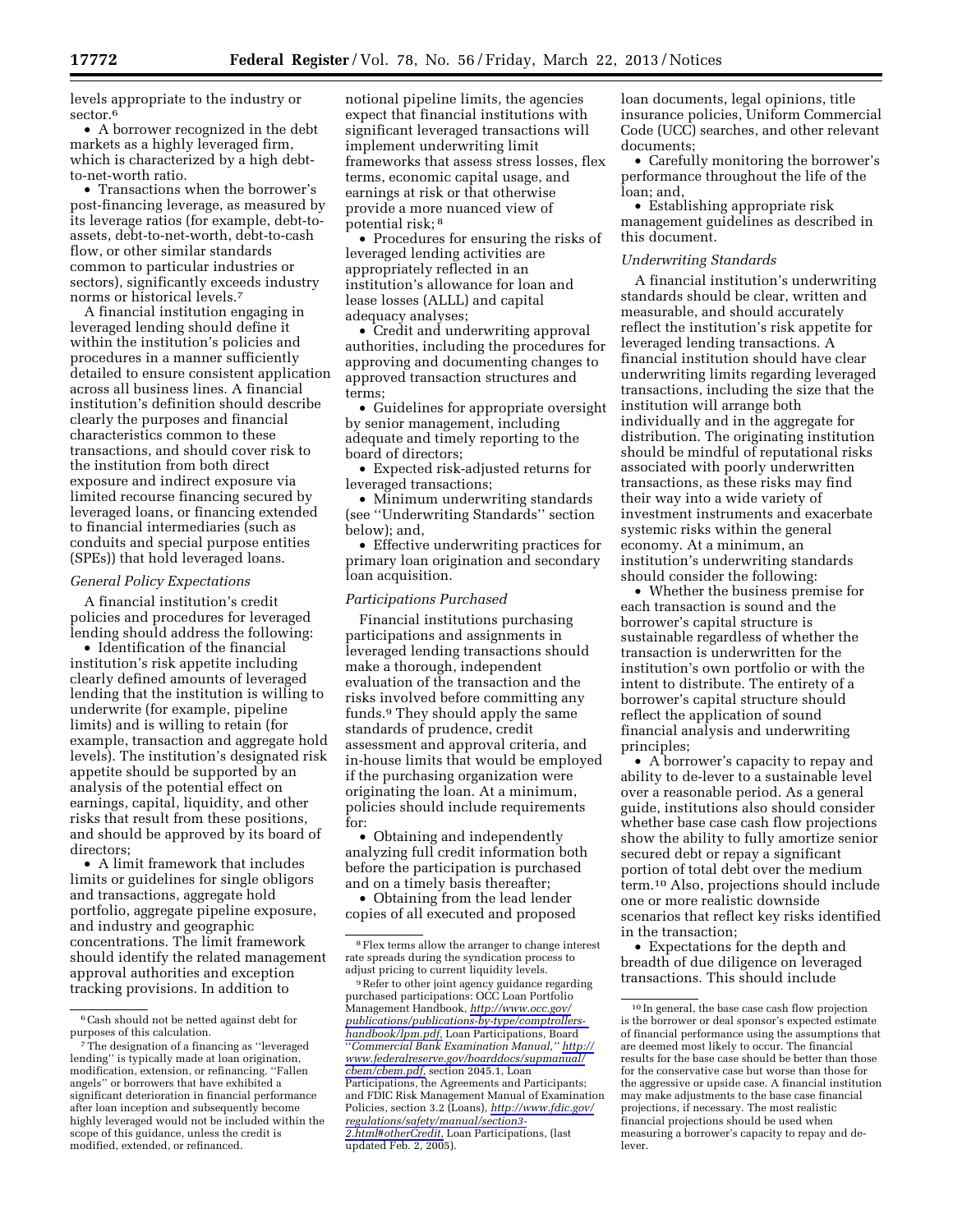standards for evaluating various types of collateral, with a clear definition of credit risk management's role in such due diligence;

• Standards for evaluating expected risk-adjusted returns. The standards should include identification of expected distribution strategies, including alternative strategies for funding and disposing of positions during market disruptions, and the potential for losses during such periods;

• The degree of reliance on enterprise value and other intangible assets for loan repayment, along with acceptable valuation methodologies, and guidelines for the frequency of periodic reviews of those values;

• Expectations for the degree of support provided by the sponsor (if any), taking into consideration the sponsor's financial capacity, the extent of its capital contribution at inception, and other motivating factors. Institutions looking to rely on sponsor support as a secondary source of repayment for the loan should be able to provide documentation, including, but not limited to, financial or liquidity statements, showing recently documented evidence of the sponsor's willingness and ability to support the credit extension;

• Whether credit agreement terms allow for the material dilution, sale, or exchange of collateral or cash flowproducing assets without lender approval;

• Credit agreement covenant protections, including financial performance (such as debt-to-cash flow, interest coverage, or fixed charge coverage), reporting requirements, and compliance monitoring. Generally, a leverage level after planned asset sales (that is, the amount of debt that must be serviced from operating cash flow) in excess of 6X Total Debt/EBITDA raises concerns for most industries;

• Collateral requirements in credit agreements that specify acceptable collateral and risk-appropriate measures and controls, including acceptable collateral types, loan-to-value guidelines, and appropriate collateral valuation methodologies. Standards for asset-based loans that are part of the entire debt structure also should outline expectations for the use of collateral controls (for example, inspections, independent valuations, and payment lockbox), other types of collateral and account maintenance agreements, and periodic reporting requirements; and,

• Whether loan agreements provide for distribution of ongoing financial and other relevant credit information to all participants and investors.

Nothing in the preceding standards should be considered to discourage providing financing to borrowers engaged in workout negotiations, or as part of a pre-packaged financing under the bankruptcy code. Neither are they meant to discourage well-structured, standalone asset-based credit facilities to borrowers with strong lender monitoring and controls, for which a financial institution should consider separate underwriting and risk rating guidance.

## *Valuation Standards*

Institutions often rely on enterprise value and other intangibles when (1) Evaluating the feasibility of a loan request;  $(2)$  determining the debt reduction potential of planned asset sales; (3) assessing a borrower's ability to access the capital markets; and, (4) estimating the strength of a secondary source of repayment. Institutions may also view enterprise value as a useful benchmark for assessing a sponsor's economic incentive to provide financial support. Given the specialized knowledge needed for the development of a credible enterprise valuation and the importance of enterprise valuations in the underwriting and ongoing risk assessment processes, enterprise valuations should be performed by qualified persons independent of an institution's origination function.

There are several methods used for valuing businesses. The most common valuation methods are assets, income, and market. Asset valuation methods consider an enterprise's underlying assets in terms of its net going-concern or liquidation value. Income valuation methods consider an enterprise's ongoing cash flows or earnings and apply appropriate capitalization or discounting techniques. Market valuation methods derive value multiples from comparable company data or sales transactions. However, final value estimates should be based on the method or methods that give supportable and credible results. In many cases, the income method is generally considered the most reliable.

There are two common approaches employed when using the income method. The ''capitalized cash flow'' method determines the value of a company as the present value of all future cash flows the business can generate in perpetuity. An appropriate cash flow is determined and then divided by a risk-adjusted capitalization rate, most commonly the weighted average cost of capital. This method is most appropriate when cash flows are predictable and stable. The ''discounted cash flow'' method is a multiple-period

valuation model that converts a future series of cash flows into current value by discounting those cash flows at a rate of return (referred to as the ''discount rate'') that reflects the risk inherent therein. This method is most appropriate when future cash flows are cyclical or variable over time. Both income methods involve numerous assumptions, and therefore, supporting documentation should fully explain the evaluator's reasoning and conclusions.

When a borrower is experiencing a financial downturn or facing adverse market conditions, a lender should reflect those adverse conditions in its assumptions for key variables such as cash flow, earnings, and sales multiples when assessing enterprise value as a potential source of repayment. Changes in the value of a borrower's assets should be tested under a range of stress scenarios, including business conditions more adverse than the base case scenario. Stress tests of enterprise values and their underlying assumptions should be conducted and documented at origination of the transaction and periodically thereafter, incorporating the actual performance of the borrower and any adjustments to projections. The institution should perform its own discounted cash flow analysis to validate the enterprise value implied by proxy measures such as multiples of cash flow, earnings, or sales.

Enterprise value estimates derived from even the most rigorous procedures are imprecise and ultimately may not be realized. Therefore, institutions relying on enterprise value or illiquid and hardto-value collateral should have policies that provide for appropriate loan-tovalue ratios, discount rates, and collateral margins. Based on the nature of an institution's leveraged lending activities, the institution should establish limits for the proportion of individual transactions and the total portfolio that are supported by enterprise value. Regardless of the methodology used, the assumptions underlying enterprise-value estimates should be clearly documented, well supported, and understood by the institution's appropriate decisionmakers and risk oversight units. Further, an institution's valuation methods should be appropriate for the borrower's industry and condition.

#### *Pipeline Management*

Market disruptions can substantially impede the ability of an underwriter to consummate syndications or otherwise sell down exposures, which may result in material losses. Accordingly, financial institutions should have strong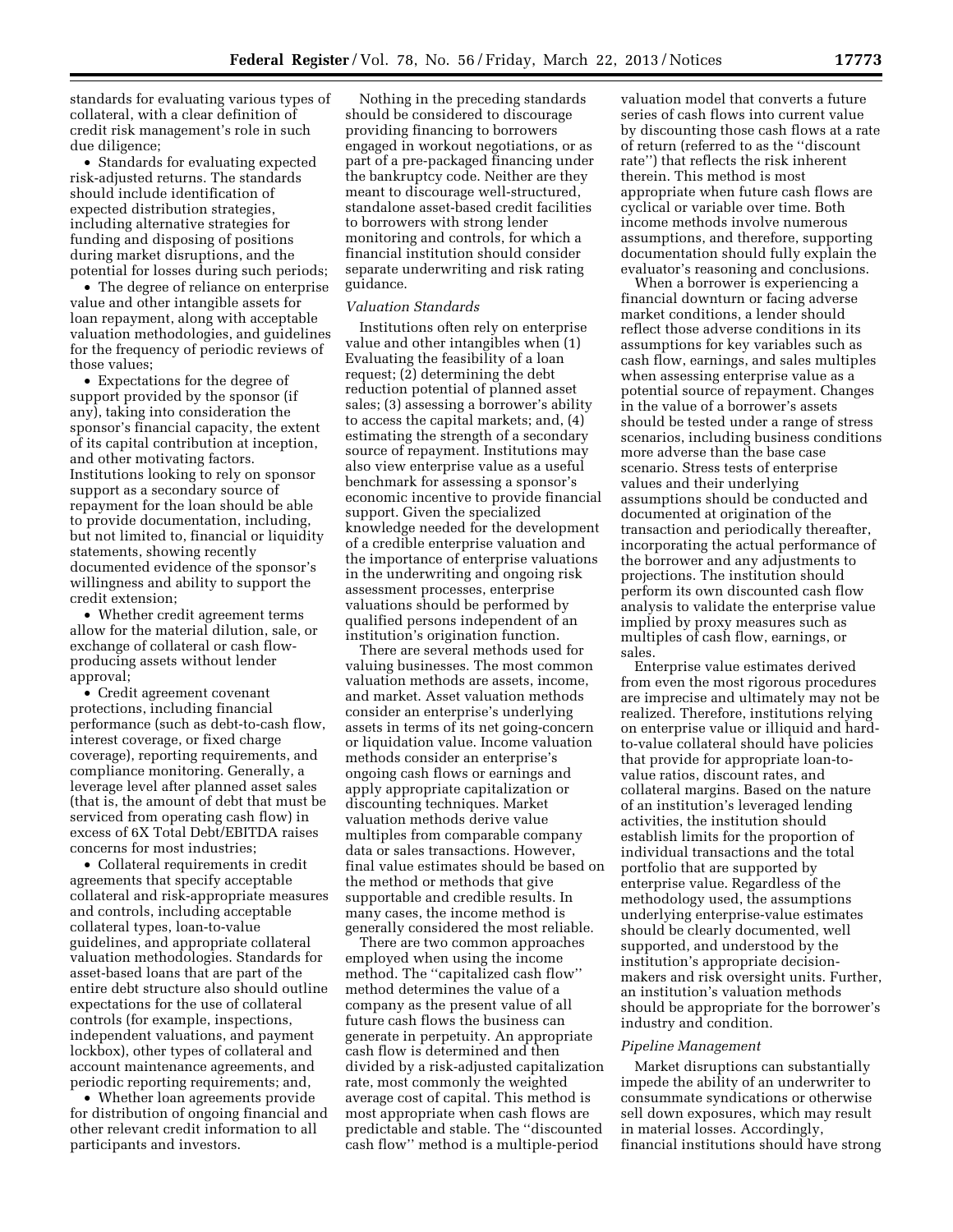risk management and controls over transactions in the pipeline, including amounts to be held and those to be distributed. A financial institution should be able to differentiate transactions according to tenor, investor class (for example, pro-rata and institutional), structure, and key borrower characteristics (for example, industry).

In addition, an institution should develop and maintain:

• A clearly articulated and documented appetite for underwriting risk that considers the potential effects on earnings, capital, liquidity, and other risks that result from pipeline exposures;

• Written policies and procedures for defining and managing distribution failures and ''hung'' deals, which are identified by an inability to sell down the exposure within a reasonable period (generally 90 days from transaction closing). The financial institution's board of directors and management should establish clear expectations for the disposition of pipeline transactions that have not been sold according to their original distribution plan. Such transactions that are subsequently reclassified as hold-to-maturity should also be reported to management and the board of directors;

• Guidelines for conducting periodic stress tests on pipeline exposures to quantify the potential impact of changing economic and market conditions on the institution's asset quality, earnings, liquidity, and capital;

• Controls to monitor performance of the pipeline against original expectations, and regular reports of variances to management, including the amount and timing of syndication and distribution variances, and reporting of recourse sales to achieve distribution;

• Reports that include individual and aggregate transaction information that accurately risk rates credits and portrays risk and concentrations in the pipeline;

• Limits on aggregate pipeline commitments;

• Limits on the amount of loans that an institution is willing to retain on its own books (that is, borrower, counterparty, and aggregate hold levels), and limits on the underwriting risk that will be undertaken for amounts intended for distribution;

• Policies and procedures that identify acceptable accounting methodologies and controls in both functional as well as dysfunctional markets, and that direct prompt recognition of losses in accordance with generally accepted accounting principles;

• Policies and procedures addressing the use of hedging to reduce pipeline and hold exposures, which should address acceptable types of hedges and the terms considered necessary for providing a net credit exposure after hedging; and,

• Plans and provisions addressing contingent liquidity and compliance with the Board's Regulation W (12 CFR part 223) when market illiquidity or credit conditions change, interrupting normal distribution channels.

#### *Reporting and Analytics*

The agencies expect financial institutions to diligently monitor higher risk credits, including leveraged loans. A financial institution's management should receive comprehensive reports about the characteristics and trends in such exposures at least quarterly, and summaries should be provided to the institution's board of directors. Policies and procedures should identify the fields to be populated and captured by a financial institution's MIS, which should yield accurate and timely reporting to management and the board of directors that may include the following:

• Individual and portfolio exposures within and across all business lines and legal vehicles, including the pipeline;

• Risk rating distribution and migration analysis, including maintenance of a list of those borrowers who have been removed from the leveraged portfolio due to improvements in their financial characteristics and overall risk profile;

• Industry mix and maturity profile;

• Metrics derived from probabilities of default and loss given default;

• Portfolio performance measures, including noncompliance with covenants, restructurings, delinquencies, non-performing amounts, and charge-offs;

• Amount of impaired assets and the nature of impairment (that is, permanent, or temporary), and the amount of the ALLL attributable to leveraged lending;

• The aggregate level of policy exceptions and the performance of that portfolio;

• Exposures by collateral type, including unsecured transactions and those where enterprise value will be the source of repayment for leveraged loans. Reporting should also consider the implications of defaults that trigger pari passu treatment for all lenders and, thus, dilute the secondary support from the sale of collateral;

• Secondary market pricing data and trading volume, when available;

• Exposures and performance by deal sponsors. Deals introduced by sponsors may, in some cases, be considered exposure to related borrowers. An institution should identify, aggregate, and monitor potential related exposures;

• Gross and net exposures, hedge counterparty concentrations, and policy exceptions;

• Actual versus projected distribution of the syndicated pipeline, with regular reports of excess levels over the hold targets for the syndication inventory. Pipeline definitions should clearly identify the type of exposure. This includes committed exposures that have not been accepted by the borrower, commitments accepted but not closed, and funded and unfunded commitments that have closed but have not been distributed;

• Total and segmented leveraged lending exposures, including subordinated debt and equity holdings, alongside established limits. Reports should provide a detailed and comprehensive view of global exposures, including situations when an institution has indirect exposure to an obligor or is holding a previously sold position as collateral or as a reference asset in a derivative;

• Borrower and counterparty leveraged lending reporting should consider exposures booked in other business units throughout the institution, including indirect exposures such as default swaps and total return swaps, naming the distributed paper as a covered or referenced asset or collateral exposure through repo transactions. Additionally, the institution should consider positions held in available-for-sale or traded portfolios or through structured investment vehicles owned or sponsored by the originating institution or its subsidiaries or affiliates.

#### *Risk Rating Leveraged Loans*

Previously, the agencies issued guidance on rating credit exposures and credit rating systems, which applies to all credit transactions, including those in the leveraged lending category.11

The risk rating of leveraged loans involves the use of realistic repayment assumptions to determine a borrower's ability to de-lever to a sustainable level within a reasonable period of time. For example, supervisors commonly assume that the ability to fully amortize senior

<sup>11</sup>Board SR Letter 98–25 ''Sound Credit Risk Management and the Use of Internal Credit Risk Ratings at Large Banking Organizations;'' OCC Comptroller's Handbooks ''Rating Credit Risk'' and ''Leveraged Lending'', and FDIC Risk Management Manual of Examination Policies, ''Loan Appraisal and Classification.''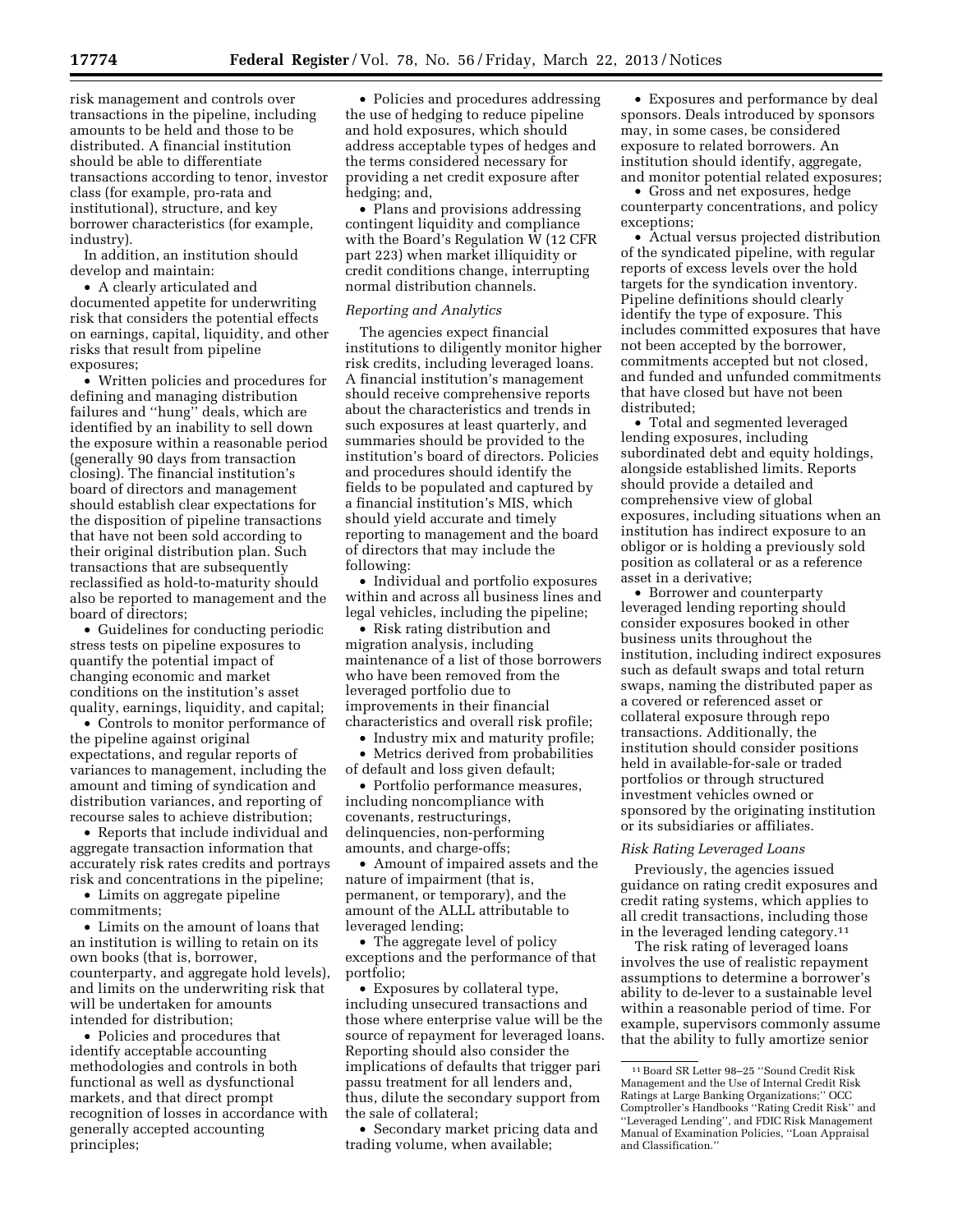secured debt or the ability to repay at least 50 percent of total debt over a fiveto-seven year period provides evidence of adequate repayment capacity. If the projected capacity to pay down debt from cash flow is nominal with refinancing the only viable option, the credit will usually be adversely rated even if it has been recently underwritten. In cases when leveraged loan transactions have no reasonable or realistic prospects to de-lever, a substandard rating is likely. Furthermore, when assessing debt service capacity, extensions and restructures should be scrutinized to ensure that the institution is not merely masking repayment capacity problems by extending or restructuring the loan.

If the primary source of repayment becomes inadequate, the agencies believe that it would generally be inappropriate for an institution to consider enterprise value as a secondary source of repayment unless that value is well supported. Evidence of wellsupported value may include binding purchase and sale agreements with qualified third parties or thorough asset valuations that fully consider the effect of the borrower's distressed circumstances and potential changes in business and market conditions. For such borrowers, when a portion of the loan may not be protected by pledged assets or a well-supported enterprise value, examiners generally will rate that portion doubtful or loss and place the loan on nonaccrual status.

# *Credit Analysis*

Effective underwriting and management of leveraged lending risk is highly dependent on the quality of analysis employed during the approval process as well as ongoing monitoring. A financial institution's policies should address the need for a comprehensive assessment of financial, business, industry, and management risks including, whether

• Cash flow analyses rely on overly optimistic or unsubstantiated projections of sales, margins, and merger and acquisition synergies;

• Liquidity analyses include performance metrics appropriate for the borrower's industry; predictability of the borrower's cash flow; measurement of the borrower's operating cash needs; and ability to meet debt maturities;

• Projections exhibit an adequate margin for unanticipated merger-related integration costs;

• Projections are stress tested for one or more downside scenarios, including a covenant breach;

• Transactions are reviewed at least quarterly to determine variance from

plan, the related risk implications, and the accuracy of risk ratings and accrual status. From inception, the credit file should contain a chronological rationale for and analysis of all substantive changes to the borrower's operating plan and variance from expected financial performance;

• Enterprise and collateral valuations are independently derived or validated outside of the origination function, are timely, and consider potential value erosion;

• Collateral liquidation and asset sale estimates are based on current market conditions and trends;

• Potential collateral shortfalls are identified and factored into risk rating and accrual decisions;

• Contingency plans anticipate changing conditions in debt or equity markets when exposures rely on refinancing or the issuance of new equity; and,

• The borrower is adequately protected from interest rate and foreign exchange risk.

## *Problem Credit Management*

A financial institution should formulate individual action plans when working with borrowers experiencing diminished operating cash flows, depreciated collateral values, or other significant plan variances. Weak initial underwriting of transactions, coupled with poor structure and limited covenants, may make problem credit discussions and eventual restructurings more difficult for an institution as well as result in less favorable outcomes.

A financial institution should formulate credit policies that define expectations for the management of adversely rated and other high-risk borrowers whose performance departs significantly from planned cash flows, asset sales, collateral values, or other important targets. These policies should stress the need for workout plans that contain quantifiable objectives and measureable time frames. Actions may include working with the borrower for an orderly resolution while preserving the institution's interests, sale of the credit in the secondary market, or liquidation of collateral. Problem credits should be reviewed regularly for risk rating accuracy, accrual status, recognition of impairment through specific allocations, and charge-offs.

#### *Deal Sponsors*

A financial institution that relies on sponsor support as a secondary source of repayment should develop guidelines for evaluating the qualifications of financial sponsors and should implement processes to regularly

monitor a sponsor's financial condition. Deal sponsors may provide valuable support to borrowers such as strategic planning, management, and other tangible and intangible benefits. Sponsors may also provide sources of financial support for borrowers that fail to achieve projections. Generally, a financial institution rates a borrower based on an analysis of the borrower's standalone financial condition. However, a financial institution may consider support from a sponsor in assigning internal risk ratings when the institution can document the sponsor's history of demonstrated support as well as the economic incentive, capacity, and stated intent to continue to support the transaction. However, even with documented capacity and a history of support, the sponsor's potential contributions may not mitigate supervisory concerns absent a documented commitment of continued support. An evaluation of a sponsor's financial support should include the following:

• The sponsor's historical performance in supporting its investments, financially and otherwise;

• The sponsor's economic incentive to support, including the nature and amount of capital contributed at inception;

• Documentation of degree of support (for example, a guarantee, comfort letter, or verbal assurance);

• Consideration of the sponsor's contractual investment limitations;

• To the extent feasible, a periodic review of the sponsor's financial statements and trends, and an analysis of its liquidity, including the ability to fund multiple deals;

• Consideration of the sponsor's dividend and capital contribution practices;

• The likelihood of the sponsor supporting a particular borrower compared to other deals in the sponsor's portfolio; and,

• Guidelines for evaluating the qualifications of a sponsor and a process to regularly monitor the sponsor's performance.

#### *Credit Review*

A financial institution should have a strong and independent credit review function that demonstrates the ability to identify portfolio risks and documented authority to escalate inappropriate risks and other findings to their senior management. Due to the elevated risks inherent in leveraged lending, and depending on the relative size of a financial institution's leveraged lending business, the institution's credit review function should assess the performance